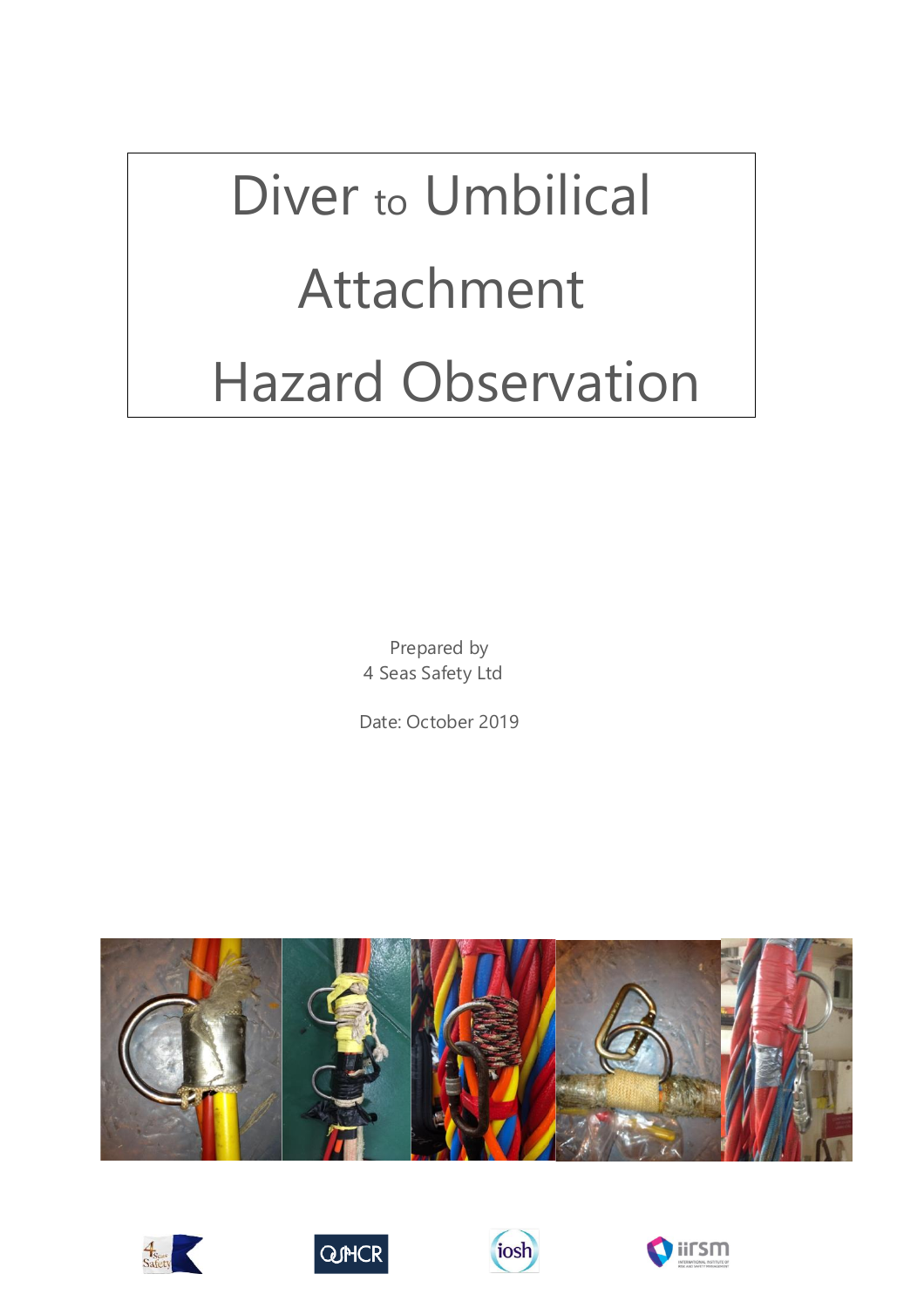#### Hazard Observation: Diver to Umbilical Attachment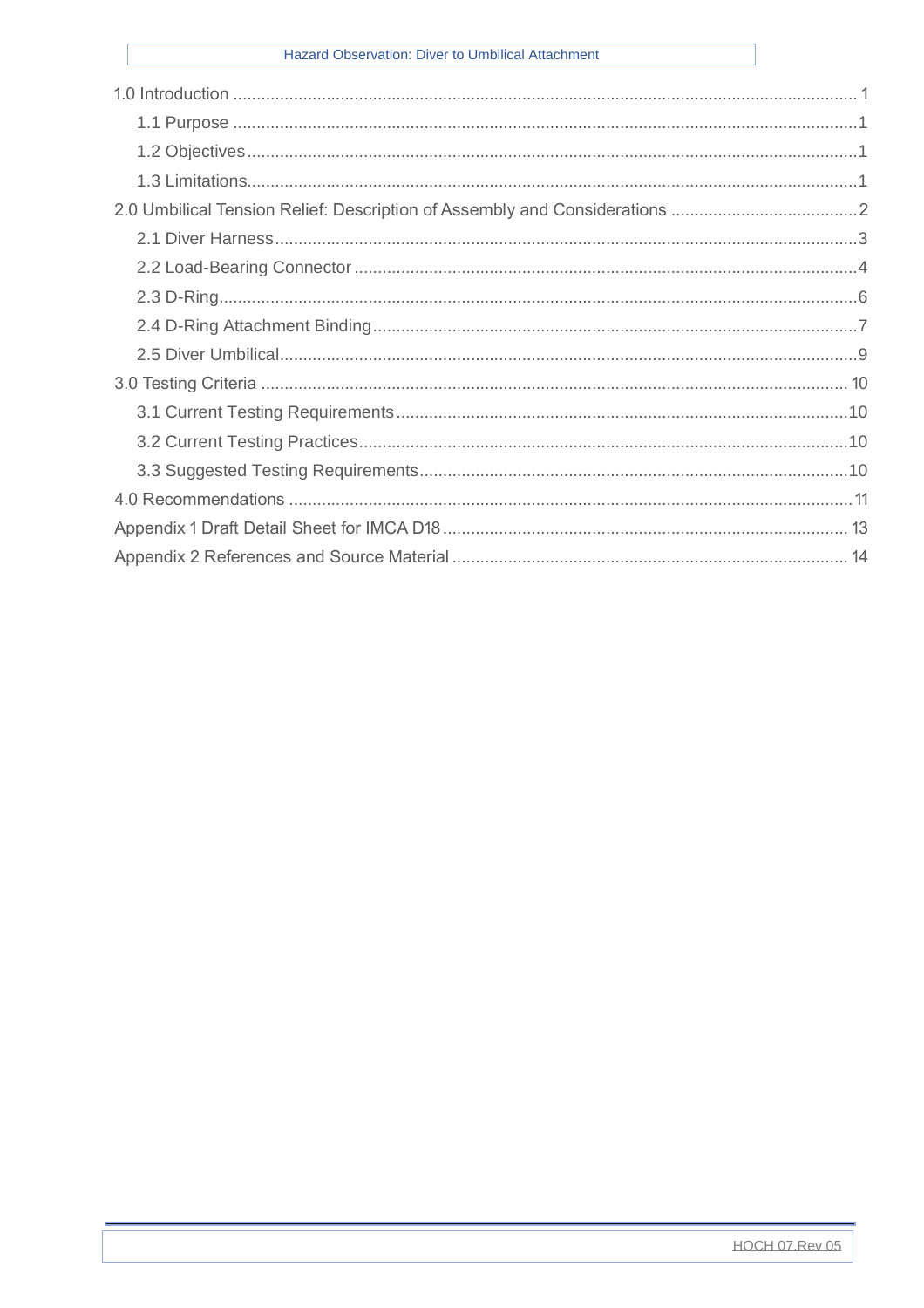# <span id="page-2-0"></span>1.0 Introduction

A diver's umbilical arrangement comprises various components; umbilical, harness, D-ring bound on the umbilical and a link connecter between the D-ring and harness.

Industry seeks to minimize the effects of any potential equipment failure by setting testing criteria; however, this report identifies that the industry should go further in the choice of components, testing and inspection of this safety-critical connection.

There are standards for harnesses and umbilical manufacture and testing; however, there are no standards or guidelines for the D-ring or binding of it to the umbilical nor selection of clip linking the diver to the D-ring. There are no in-service test criteria for D-ring security or the competency of person binding any D-ring, if indeed the D-ring is still a valid method of attachment.

The attachment of the diver to their umbilical is safety-critical, although the failure is low probability the impact would be high consequence.

#### <span id="page-2-1"></span>1.1 Purpose

The purpose is to highlight to the industry that there are gaps in the procedural, selection of equipment and testing of the connection assembly between the divers umbilical and the divers harness.

#### <span id="page-2-2"></span>1.2 Objectives

- **EXECT** Highlight that there are inconsistencies in the method of attaching the diver to their umbilical, the equipment used, testing, and competencies of those in securing the D-ring to the umbilical.
- Suggest best working practices to commercial diving industry bodies for discussion and workgroups.
- **•** Industry workgroups seek to implement uniformity throughout and conclude a rational outcome to changes to guidance notes and therefore improve diver safety.
- Suggest another method of attachment that is approved lifting equipment.
- Update practice and thinking on how and where the diver and umbilical are connected.

#### <span id="page-2-3"></span>1.3 Limitations

No physical testing of equipment has been carried out by the author.

A primary reference is a British Standard / European Standard; BS EN 15333. This standard does not cover saturation diving systems nor mini bell systems; however, it is used as best practice because the referenced sections are not just 'air range' topics.

Another primary reference is the USN Umbilical Manual. This manual deals with US Navy equipment. The author has used this as best working practice as it is the only source material found for umbilical to diver attachment arrangements.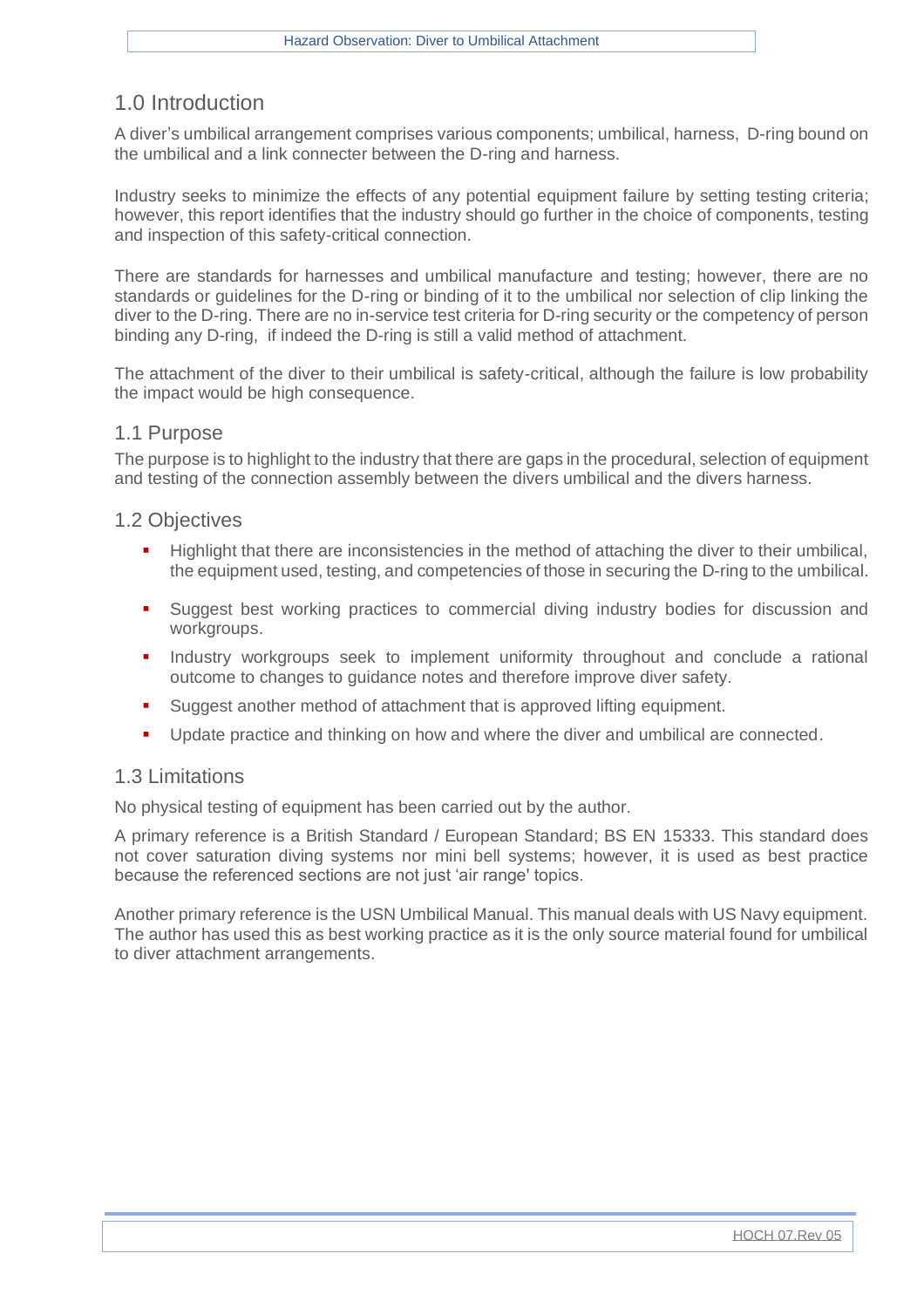# <span id="page-3-0"></span>2.0 Umbilical Tension Relief: Description of Assembly and Considerations

The diver is connected to their umbilical by the harness they are wearing which is connected by a steel connector to a D-ring that is bound to the umbilical.

Standard industry references for the strength properties of the umbilical and tension relief assembly:

- EN15333: '*The apparatus shall have a lifeline that can be used to help recover a diver in distress. It may be a separate line or can be the umbilical. The lifeline, including any connectors, shall be capable of withstanding a tensile load of 3500N* ( approx.360kgf) *without damage'*.
- NORSOK implies that a diver may be recovered by their umbilical '*The umbilical shall be of sufficient strength to ensure intact vital functions during emergency recovery'.*
- IMCA D22: '*The umbilical also acts as a lifeline and should be strong enough to lift a fully equipped diver from the water'.*

Industry allows the recovery of a diver by their umbilical, necessitating the requirement for tested, certified lifting equipment.

#### KMDSI sum it nicely, in a non-specific way:

'*The umbilical must now be hooked to the diver's harness utilizing a* suitable clip *that is bound to the umbilical. Some divers and companies prefer a quick release clip and others prefer a clip that is screwed together so the diver cannot easily remove it from his harness. The securing of the umbilical keeps any tensile force at the diver's harness and not on the helmet.'*

'*Never dive without attaching the umbilical to some type of harness or clip on the diver's body. Never allow the umbilical to pull on the helmet directly, or the diver could suffer a neck injury'.*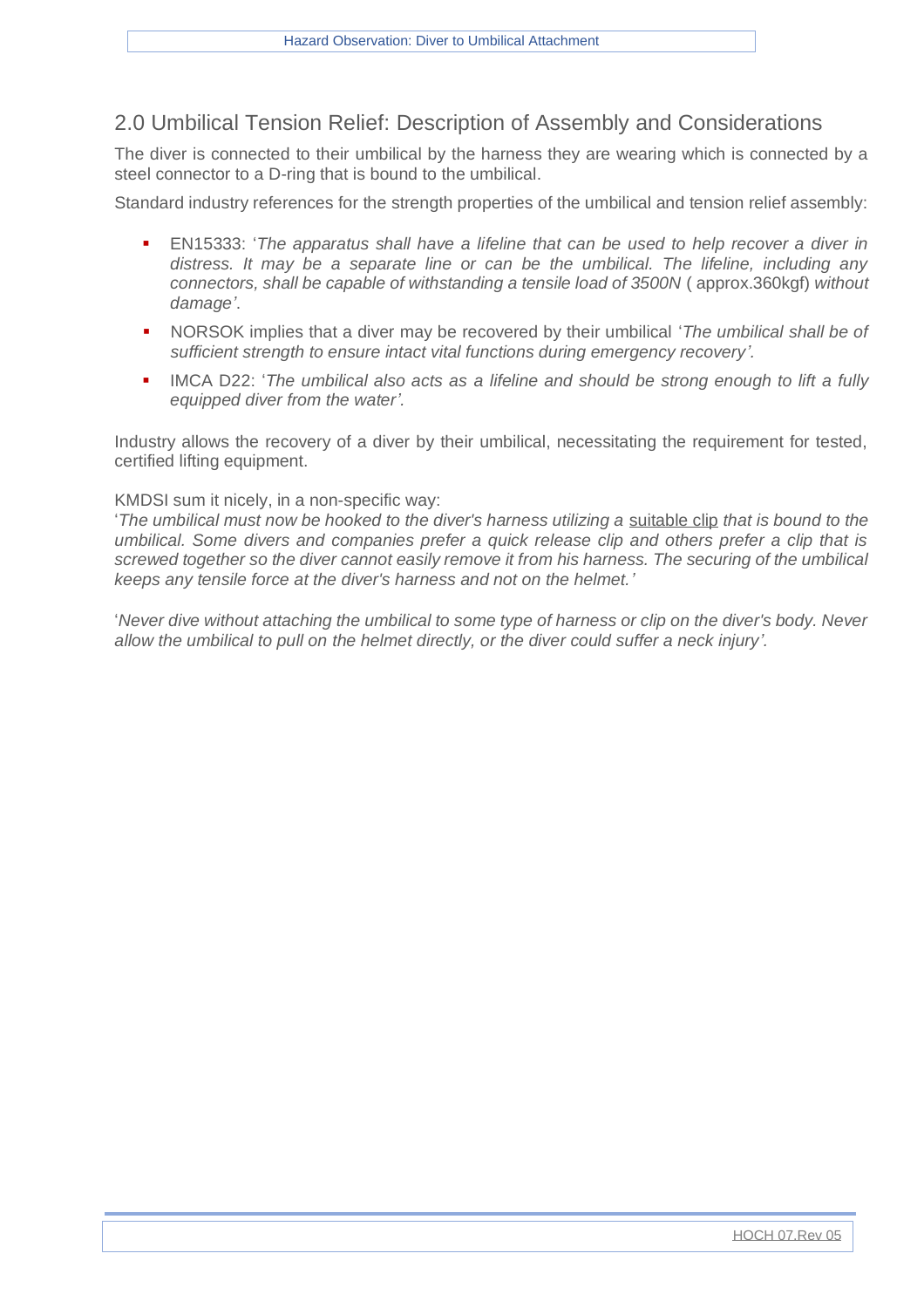#### <span id="page-4-0"></span>2.1 Diver Harness

Standard industry references for divers personal harnesses are:

- IMCA D18 *Code of Practice for The Initial and Periodic Examination, Testing and Certification of Diving Plant and Equipment* requires; '*Manufactured to an appropriate national or international standard and fit for the purpose for which it will be used for.'*
- **EN 15333 which requires, '***The body harness shall provide a method to securely attach the umbilical to the diver. Each securing point on the body harness shall withstand a tensile load of 3 500 N* (Approx. 360kgf) *for 5 minutes*. EN15333
- ADCI: Harness, '*Is equipped with at least one attachment point for the umbilical that is rated to at least the same breaking strength as the lifeline or strength member in the umbilical bundle. If the harness has multiple attachment points of different strengths, those suitable for umbilical attachments are to be clearly identified. Each securing point intended for attaching an umbilical or lifting a diver out of the water in an emergency shall withstand a tensile of at least 2,000 pounds'* (907kg)

Currently, IMCA does not clearly state that a personal harness or 'lift harness' is to be worn by a diver. IMCA D22 implies that a 'lift harness' is to be worn for SRP diving operations: '*There should be two full sets of diving equipment, including appropriate harnesses to aid diver recovery*.'

- Note: EN15333 makes a distinction between the 'Body Harness' and the 'Lift Harness'. The body harness carries the independent emergency supply; therefore in commercial diving, the body harness is the bailout harness/jacket, stab jacket or SLS system
- The lift harness is the harness worn closest to the diver's body and used to recover an incapacitated diver
- Note: There should be no 'personally owned' harnesses on-site; all harnesses should be tracked through the company PMS and comply with IMCA D18 Detail sheet 35

Further investigation should be carried out to see if the industry should advise on where the umbilical should be connected to the diver, or if contractors should risk assess and state in their diving operations manual.

Consider the advantages and disadvantages:

- **EXTENDING IN SURFACE SUPPLIED A SUPPLIED STATE:** Surface supplied divers typically connects of the interpress of Surfaces **Surface Supplied** divers typically connect their umbilical to their body harness, the harness that carries the emergency reserve. Connecting to the bail-out harness most likely is custom and practice in case the diver needs to ditch their equipment and carry out a free ascent, also attaching to the bailout harness saves time when undressing when carrying out Sur-D-O2.
- EN15333 states; '*The body harness shall provide a method to securely attach the umbilical to the diver. Each securing point on the body harness shall withstand a tensile load of 3500 N for 5 minutes'*. Therefore the bailout harness, SLS and Stab jacket should conform to EN15333. Typically this is not the case; bailout harnesses comply with EN250:2000 Respiratory equipment; open circuit, self-contained air diving apparatus. There is no lifting/Dring pull requirement in EN250:2000; however, manufacturers may have tested the tensile load themselves.

Note EN250:2000 has been withdrawn and replaced by EN250:2014

■ Closed bell divers typically attach their umbilical to their lift harness. This practice is so, if required, they can remove the bailout before entering the bell trunk during standard and emergency operations. The bellman only wears a lift harness; therefore, the umbilical attaches to it.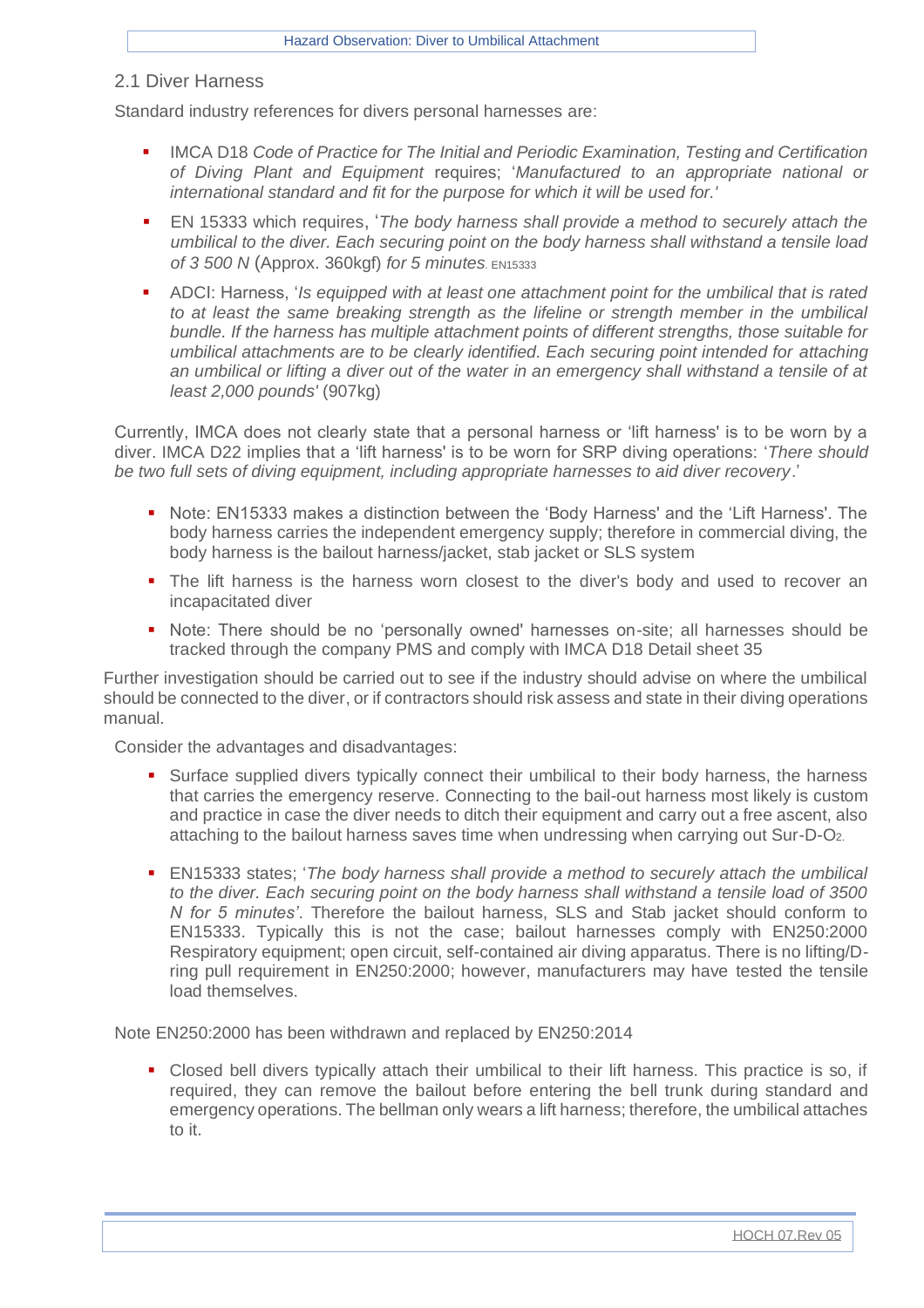#### <span id="page-5-0"></span>2.2 Load-Bearing Connector

The universally accepted method of attaching the umbilical to the diver and providing tension relief to the individual hose ends on the diver's helmet, is utilising a load-bearing connector between the diver's harness and a D-ring that has been bound on to the umbilical with cordage.

Load-bearing, gated 'carabiners', are used to connect the diver's harness to the [diver's](https://en.wikipedia.org/wiki/Surface_supplied_diving) umbilical. The carabiners are commonly rated for a safe working load of 5kN or more (equivalent to approximately 500 kg).Wiki

Standard industry references for load-bearing connectors are:

- IMCA DESIGN: '*The diver's end of the umbilical should be fitted with a means which allows it to be securely fastened to the diver's safety harness without putting any strain on the individual whip ends.'*
- EN15333: *'The umbilical shall be attached to the diver such that it cannot inadvertently be released underwater by the diver, fouling or other incidents.'*
- The USN require a snap shackle (Gibbs Clip) assembly at the diver end.

IMCA does not state the type of load-bearing connector that goes between the diver's harness and the D-ring. In the commercial diving industry, it is typically a carabiner or snap shackle.

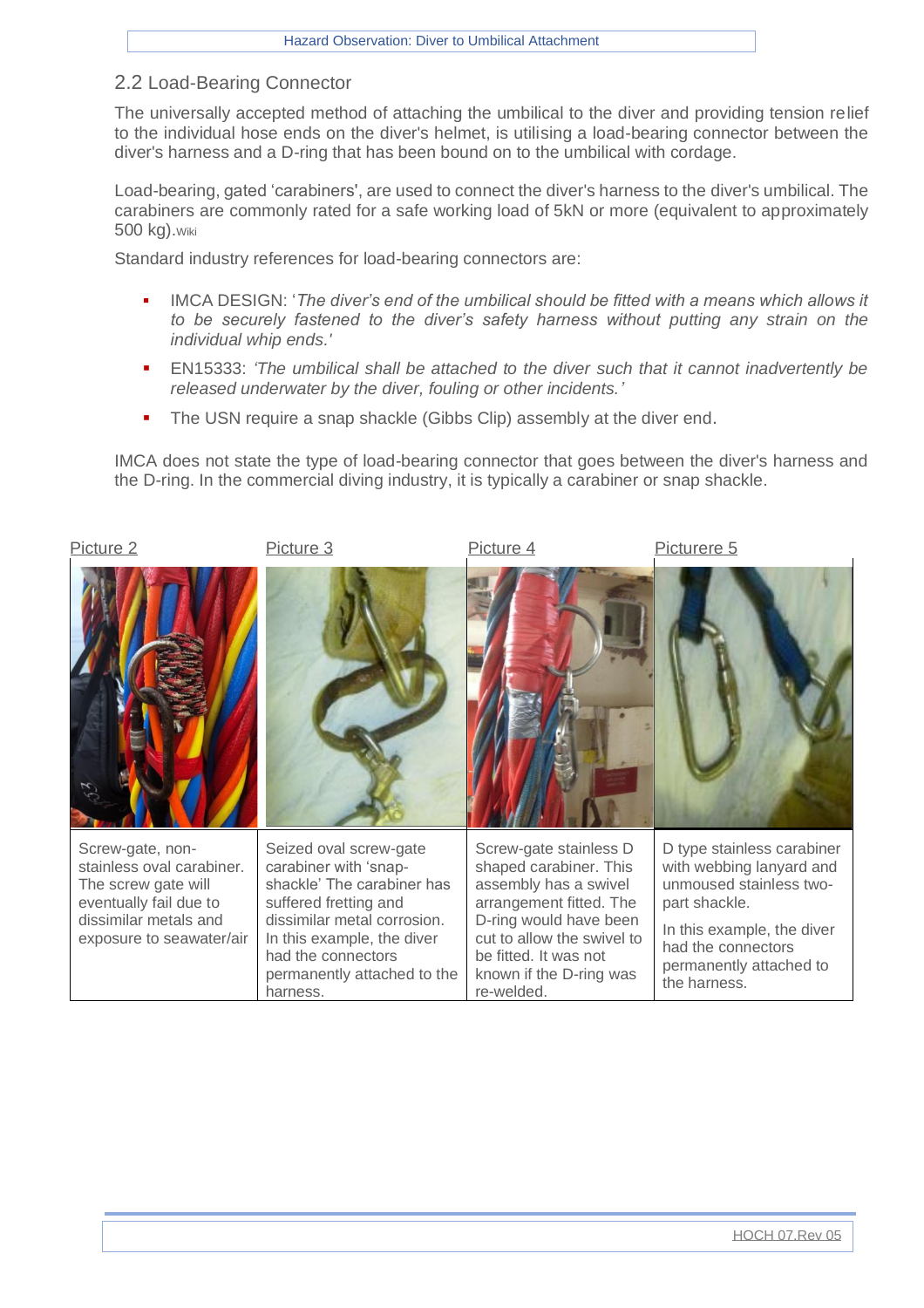IMCA is non-specific in DESIGN how the following is achieved; "*The diver's end of the umbilical should be fitted with a means which allows it to be securely fastened to the diver's safety harness without putting any strain on the individual whip ends "*

- Consider a study detailing the exact type of carabiner that is required. Some manufacturers have options for carabiners with short lengths of chain or carabiners/snap shackles that are fixed within the D-ring. Different shaped carabiners are available, made from different materials.
- Consideration should be given to any locking mechanism. A non-locking carabiner has the potential to come unattached in a similar method as a 'latch' or 'snap' hooks can become accidentally detached/reattached during subsea lifting (IMCA D60 Item A-1 8.1)
- Contractors should consider where the load-bearing connector is permanently attached. It could be permanently attached to the umbilical and be inspected as part of the umbilical PMS or permanently attached to the diver's lift harness and be included in the harness inspection. Both have advantages and disadvantages.

EN15333 states: "*The umbilical shall be attached to the diver such that it cannot inadvertently be released underwater by the diver, fouling or other incidents."* This statement would indicate that any carabiner shall be screw-gate. Some diving equipment suppliers, supply snap shackles with cord lanyards for easy release, this would be contrary to the EN15333 requirement above.



#### Picture 6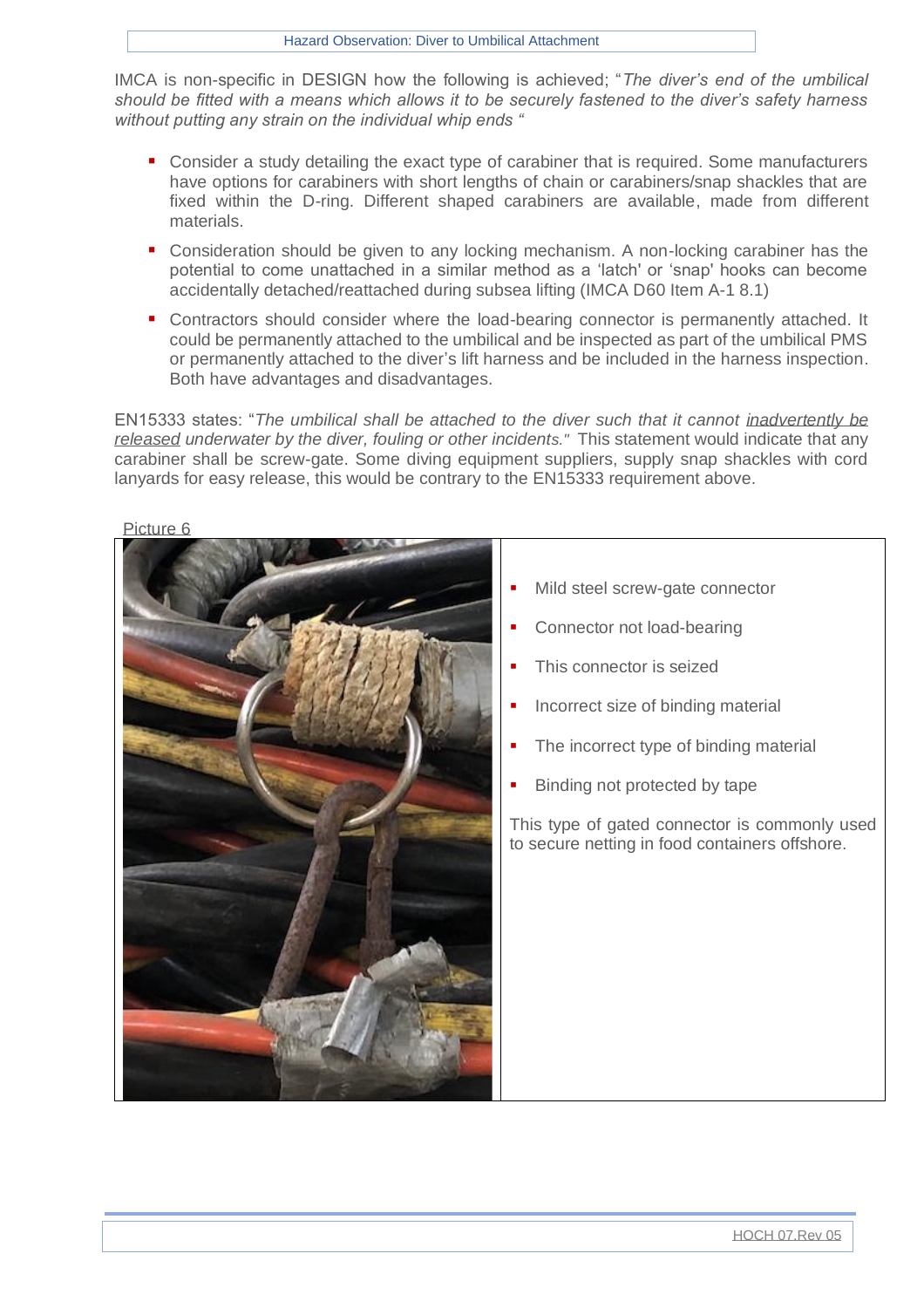#### <span id="page-7-0"></span>2.3 D-Ring

The carabiner is clipped into the D-ring. D-rings are generally 2"-3" long by 3/16" stainless steel and some manufacturers state SWL of 500kg or more. (Picture 7) The USN's Umbilical Manual requires:

- If, during repair or assembly, the D-ring and shackle assembly have been welded or otherwise altered, or if not procured from the original manufacturer as a D-ring and shackle assembly, then the D-ring must be pull tested to 500 pounds(227kg) and support the weight for a minimum of 10 minutes without distortion, bending, or other damage
- The USN Umbilical Manual requires the following criteria for a D-ring; *"If not procured as a D-ring and shackle combination, or if cut and welded during construction, the D-ring must be load tested."*  Diving contractors should procure certified D-rings or carry out testing before attaching it to the umbilical.
- The USN Umbilical Manual gives various sizes of D-ring;  $\frac{\pi}{4}$  and  $\frac{3}{8}$ " diameter

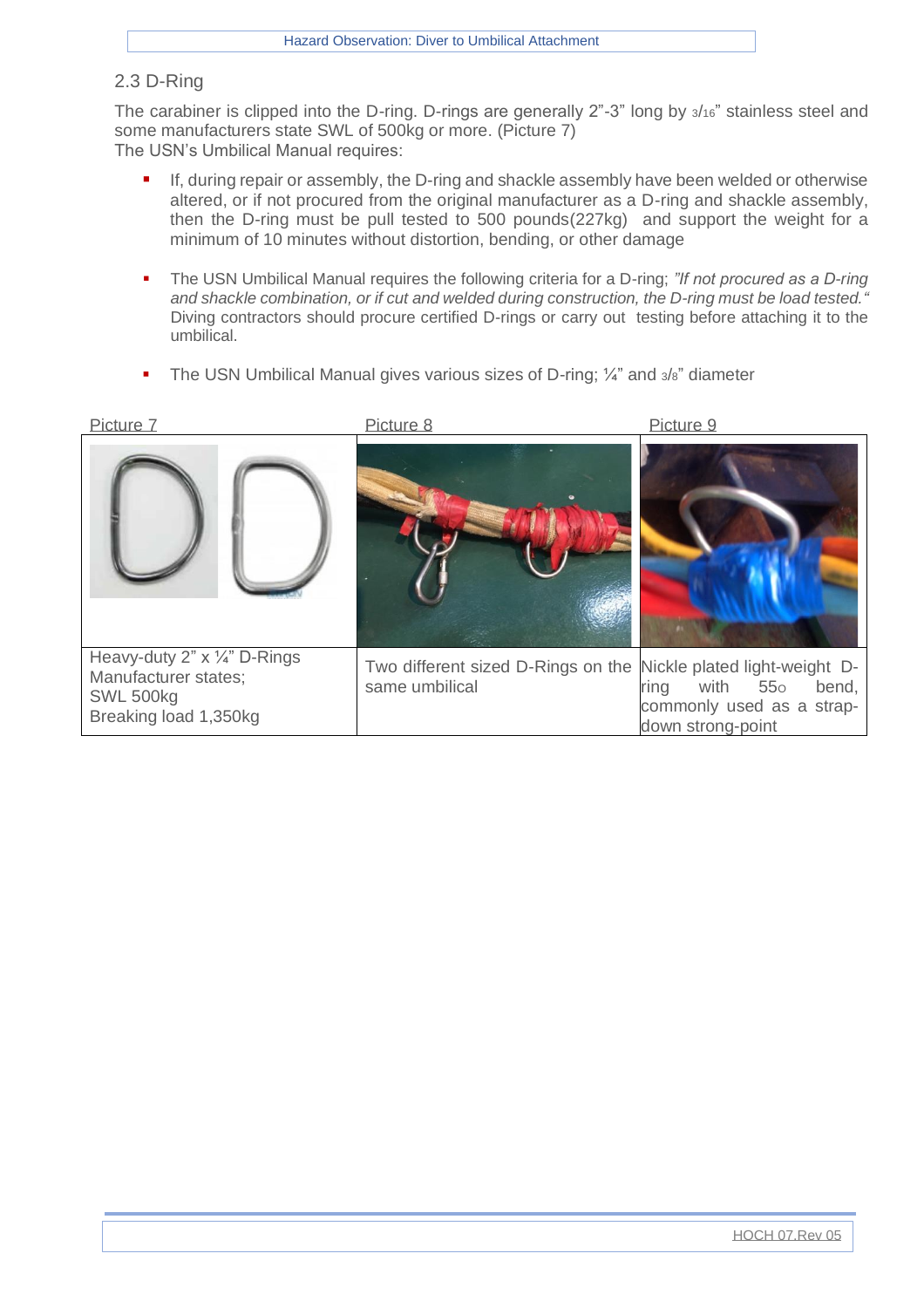#### <span id="page-8-0"></span>2.4 D-Ring Attachment Binding

The D-ring is typically attached to the diver's umbilical by a rope binding. The only industry reference found for the installation of the D-ring is the USN Umbilical Manual (Summary):

- The USN Umbilical Manual gives the procedure for binding the D-ring to the umbilical using <sup>3</sup>/16" nylon cord.
- On no occasion should tie-wraps/cable-ties be used to attach the D-ring to the umbilical
- The USN Umbilical Manual requires the umbilical hoses to be pressurized to normal system pressure while seizing to account for the expansion required during operation. USN hoses are rubber; this might not be required on a modern spiral wound high-performance polymer umbilical
- The USN Umbilical Manual recommends that the binding to be finished by wrapping the completed assembly with two layers of Polyken (preferred) or duct (alternate) tape.
- There is no requirement within the USN Umbilical Manual to bind on top of duct tape



cable-tie.<br>USN Umbilical Manual recommends Polyken or duct tape cover not electrical tape

Damage to the binding. Binding is on a layer of duct tape. Binding not protected by tape.



Binding is exposed and damaged. USN Umbilical Manual recommends Polyken or duct tape cover not electrical tape

Inappropriate material for binding, the rope diameter is too large for effective binding. Binding not protected by tape

Picture 13 Picture 14 Picture 15



Poor method of binding with an exposed reef knot. Binding on a layer of duct tape. Binding not protected by tape.



No Comment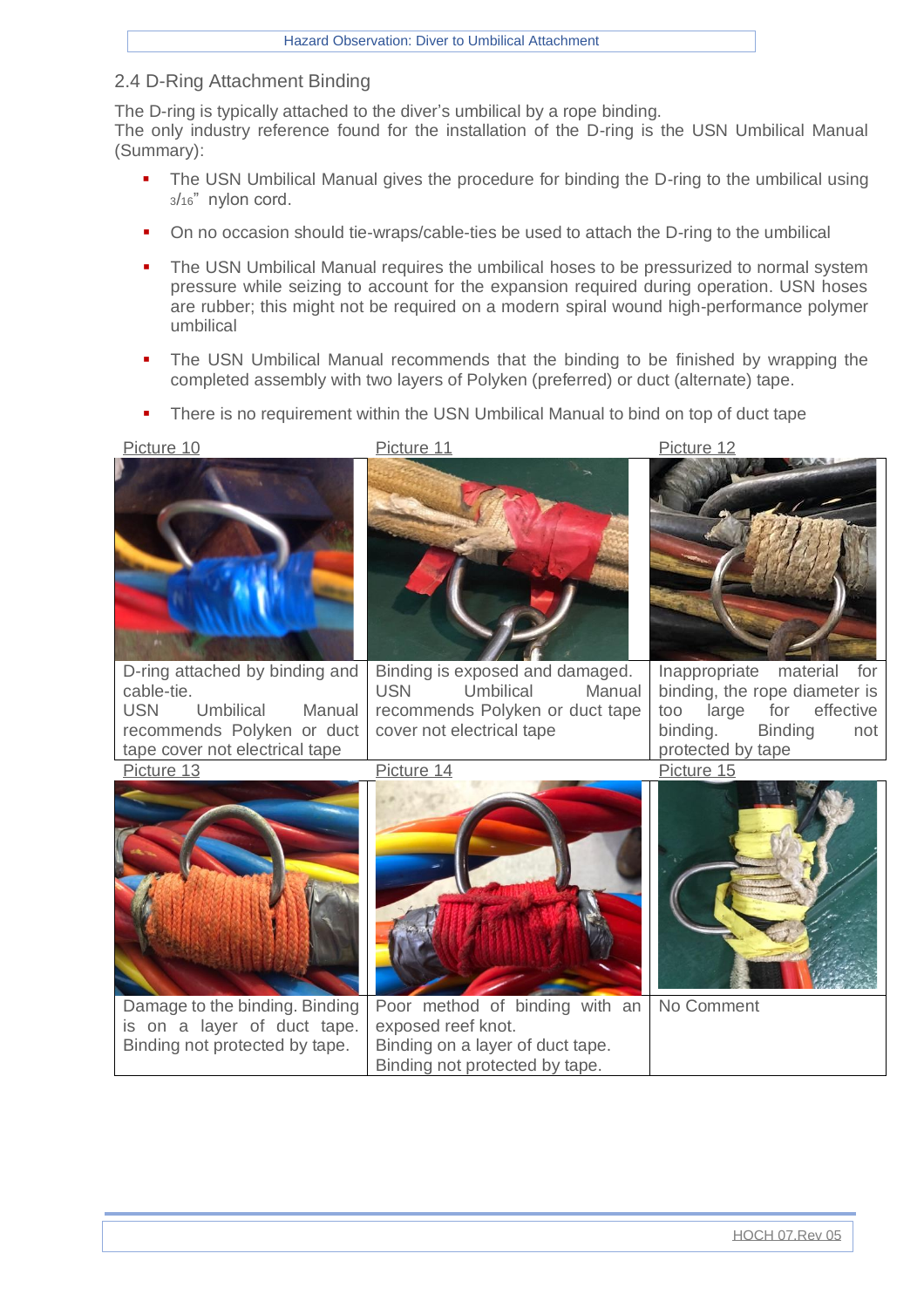A nylon cord binding is not a rated piece of equipment for lifting. There is propriety lifting equipment available for strain relief on flexible hoses/umbilical (Pictures 16, 17 and 18).

Consideration should be given to these and remove the non-rated D-ring and binding as the primary attachment point.

A further consideration is required for the attachment of intermediate D-rings when utilising an extended umbilical and when attaching the diver's umbilical to a LARS wire to prevent bellowing.



Pulling Fleeters (Chinese Fingers)certified load-bearing equipment;

- Plastic coated aramid fibre strands
- **Kevlar versions**
- **Lighter than steel versions**
- Stronger than steel versions

There are various types available with offset eye or double eye connection points and mesh or lace-up versions.

Picture 17



Picture 18

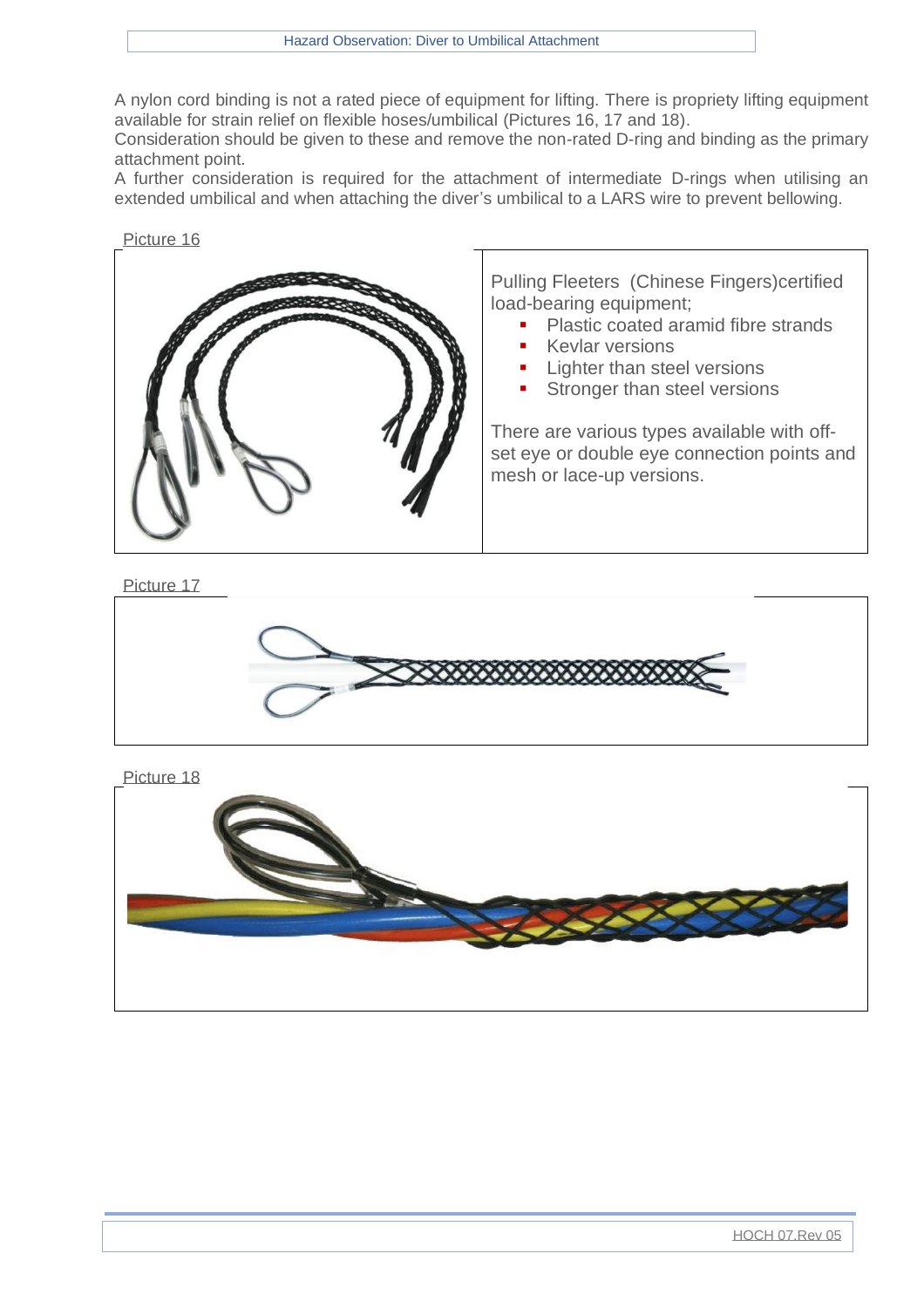#### <span id="page-10-0"></span>2.5 Diver Umbilical

The diver's umbilical is the connection from the surface control system. It may consist of a single hose or multiple lines, gas supply and if fitted, voice communication and depth measuring system together with other services such as heating, power for lighting and camera video signals. EN15333

The basic umbilical assembly consists of a  $3/8$ " breathing gas hose, a  $1/4$ " pneumofathometer hose, and a communication cable to a larger umbilical with an additional hot water hose, reclaim hose, tracking hose and video and lighting cables.

The umbilical assemblies presently in use are of two basic constructions; spiral- wound and parallel.

- A spiral wound umbilical is generally the choice of diving contractors. These offer significant advantages including greater flexibility and strength while resisting kinking and abrasion due to the inherently strong 'rope-like' structure and do not generally have a strength member.
- **•** The parallel umbilical is made up of component hoses laid parallel and either taped together or bound together. The parallel umbilical may have either a combination strength/communication member or a separate strength member and communication cable. If a separate strength member is incorporated, the strength member must terminate at the divers D-ring (Picture 19).
- EN15333 states: '*The apparatus shall have a lifeline that can be used to help recover a diver in distress. It may be a separate line or can be the umbilical. The lifeline, including any connectors, shall be capable of withstanding a tensile load of 3 500 N without damage'.*
- The distance between the gas hose fitting and the umbilical attachment point is undefined in documentation and is left for individual contractors to decide. It is a common sight to see two D-rings attached to an umbilical to cater to the height difference between dive team members (Pictures 20 and 21).

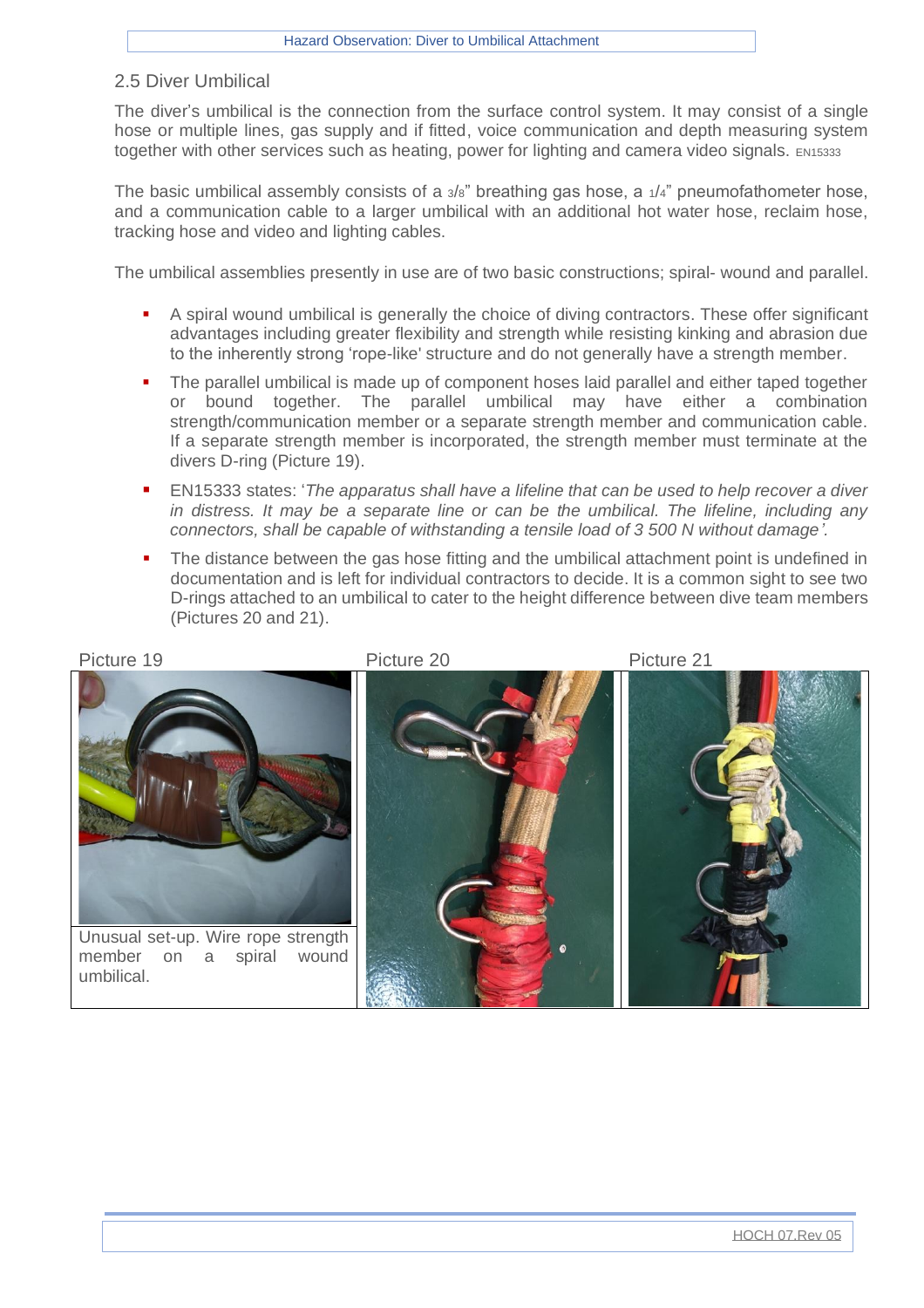# <span id="page-11-0"></span>3.0 Testing Criteria

## <span id="page-11-1"></span>3.1 Current Testing Requirements

IMCA D22 states; *'All diving plant and equipment, including all diver umbilical's, require regular inspection, maintenance and testing to ensure every item is fit for purpose and safe to use, e.g. that it is not damaged or suffering from deterioration. Regular maintenance is an important factor in ensuring the safe operation of diving equipment. The diving contractor will need to have an effective system for planned maintenance and should have on-site an adequate supply of spares for all plant and equipment'*.

IMCA D 018 contains comprehensive guidance on the frequency and extent of examination, testing and certification required for all items of diving plant and equipment used in a diving project, together with the levels of competence required of those carrying out the work. Specific guidance on the examination, testing and certification of divers' umbilical is set out in IMCA D 018 detail sheets 11 *Electrical Equipment* and 28 *Umbilical's – Hose Components only; including end terminations and fittings but excluding electrical components*.

There is nothing within IMCA 18 that requires binding or connectors to be inspected or examined.

IMCA DESIGN D23, D24, D37 and D40 do have line items in regard umbilical strain relief, however the requirement does not involve any form of testing or inspection.

#### <span id="page-11-2"></span>3.2 Current Testing Practices

There are no testing or certification criteria for a completed binding. When a spiral wound umbilical (or rope) comes under strain, the umbilical will stretch, and the diameter/circumference will reduce. The reduced diameter/circumference may then lead to the binding becoming less effective with the potential of the 'anchor point' becoming ineffective; the strain will go to the hose end fittings at the divers breathing apparatus. As recovery of a diver on their umbilical is an unplanned possibility, the attachment arrangement should be tested as if it were lifting equipment.

#### <span id="page-11-3"></span>3.3 Suggested Testing Requirements

Add an initial binding weight load test to all components and a 6 monthly formal examination within IMCA D18 and appropriate DESIGN.

Contractors should amend their predive checklists to include any binding and attachment accessories.

All components within the strain relief assembly should be traceable within the PMS.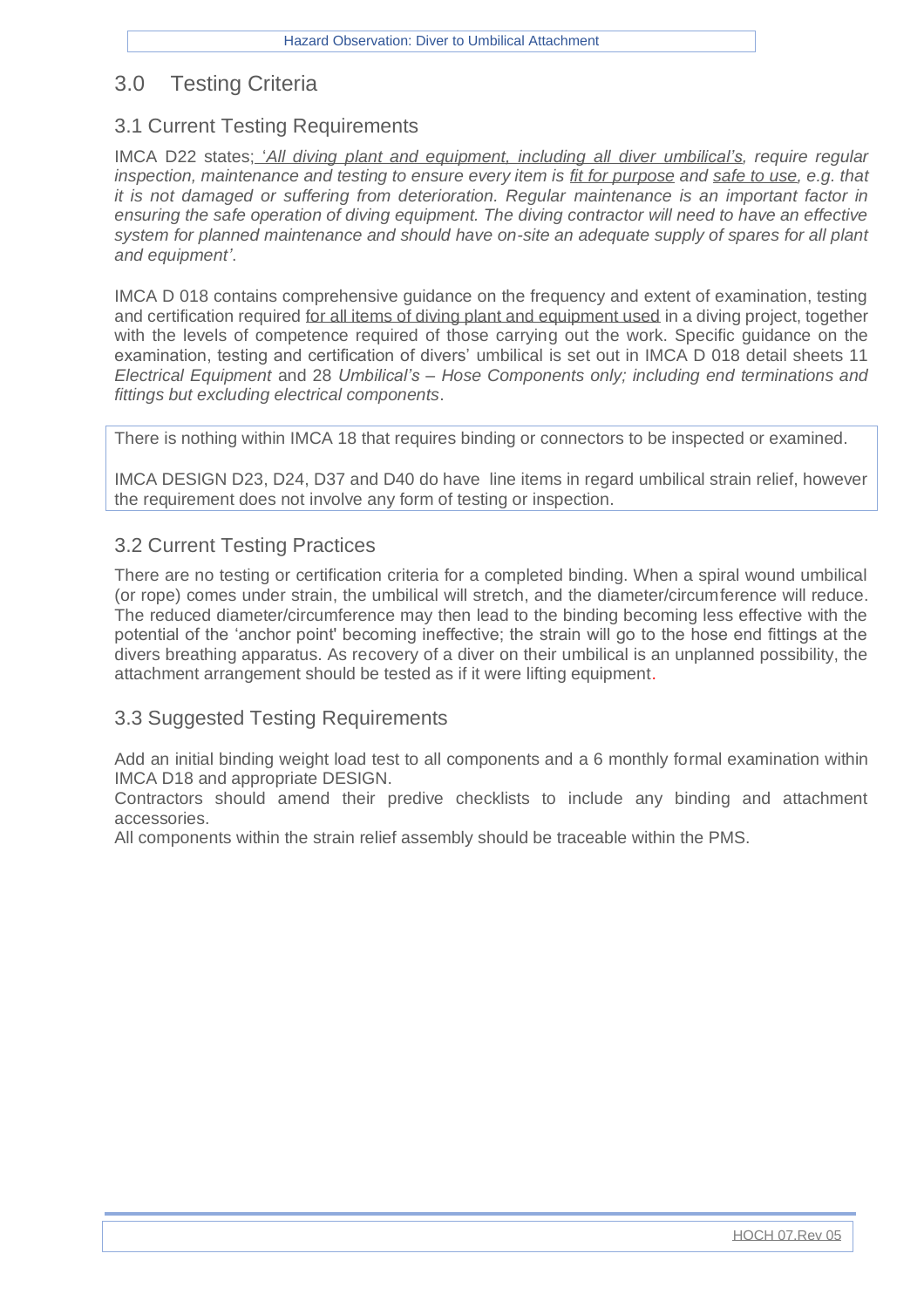# <span id="page-12-0"></span>4.0 Recommendations

This Hazard Observation has highlighted several areas which merit further investigation or actions by others:

Currently, there is no industry requirement to assure that the linkage between the diver's harness and the umbilical is fit for purpose. This link is safety-critical.

- 5.1 IMCA / IOGP should state within appropriate documentation that all divers *shall* wear a personal lift harness. The lifting harness shall be a separate system to the harness that carries the divers bailout system. In any event, it shall be possible to easily remove the bailout system without removal of the lifting harness.
- 5.2 Contractors to state, after risk assessment, where the umbilical is attached to the diver during each different diving technique.
- 5.3 IMCA to state that the load-bearing connector between the diver's harness and D-ring (or other assemblies) *shall* be a rated, stainless screw-gate carabiner with minimum 5kN rating.
- 5.4 Contractors to risk assess if the carabiner attachment assembly is 'permanently attached' to either the umbilical or rated D-ring on the harness. The assembly will either be inspected with the umbilical or harness PMS. The assembly shall be individually identified.
- 5.5 Industry should give guidance on the minimum size, strength and properties of D-rings attached to the divers umbilical; all D-rings have a safety-critical function such as:
	- The primary D-Ring that the diver attaches to
	- D-rings used during extended umbilical diving
	- D-rings used to connect the divers umbilical to a LARS wire to prevent 'bellowing' towards thrusters
- 5.6 IMCA to add line item within IMCA D18 to confirm D-ring and binding are secure and IMCA D23, D24, D37 and D40 confirming that any D-ring/attachment and their binding has been confirmed suitable and secure and fit for purpose by a competent person and each component is traceable within the PMS
- 5.7 IMCA to contact umbilical manufacturers and request information such as:
	- When binding on a D-ring to an umbilical does the umbilical need to be under pressure for expansion as recommended in the USN Umbilical Manual?
	- Should there be a layer of tape or heat shrink under the binding to protect the umbilical or/and increase friction between the binding and umbilical?
	- The recommended D-ring for attachment to their umbilical.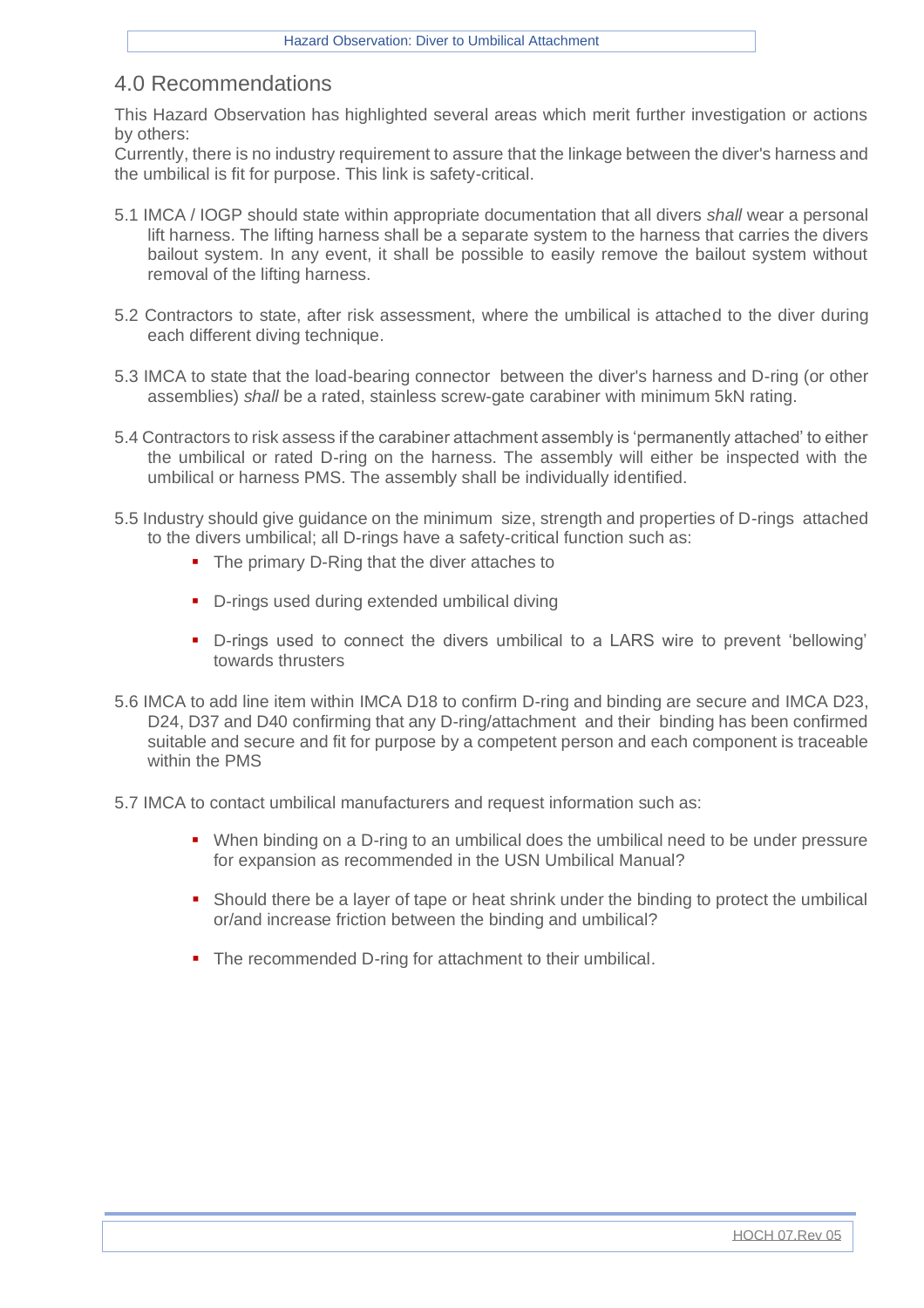5.8 IMCA to develop a binding procedure. To include;

- **■** Umbilical surface preparation
- Type of cord (Kern-mantle, stranded, size, properties)
- **•** Direction of lay (Binding to lay with or against the spiral direction)
- Length of binding (Only inside the D-ring or before and after?)
- Type of seizing/binding/whipping (West Country or Common)
- Competencies of those carrying out the binding
- Type of protection over the binding on completion
- **•** Testing criteria
- 5.9 IMCA to develop testing criteria for load-bearing attachment points. Testing should be for a minimum load of 150kg and should consider stretching umbilical under tensile load and subsequent reduction in diameter and slippage of binding.
- 6.0 IMCA to investigate the use of a Fleeter/Chinese finger as a diver-umbilical attachment point.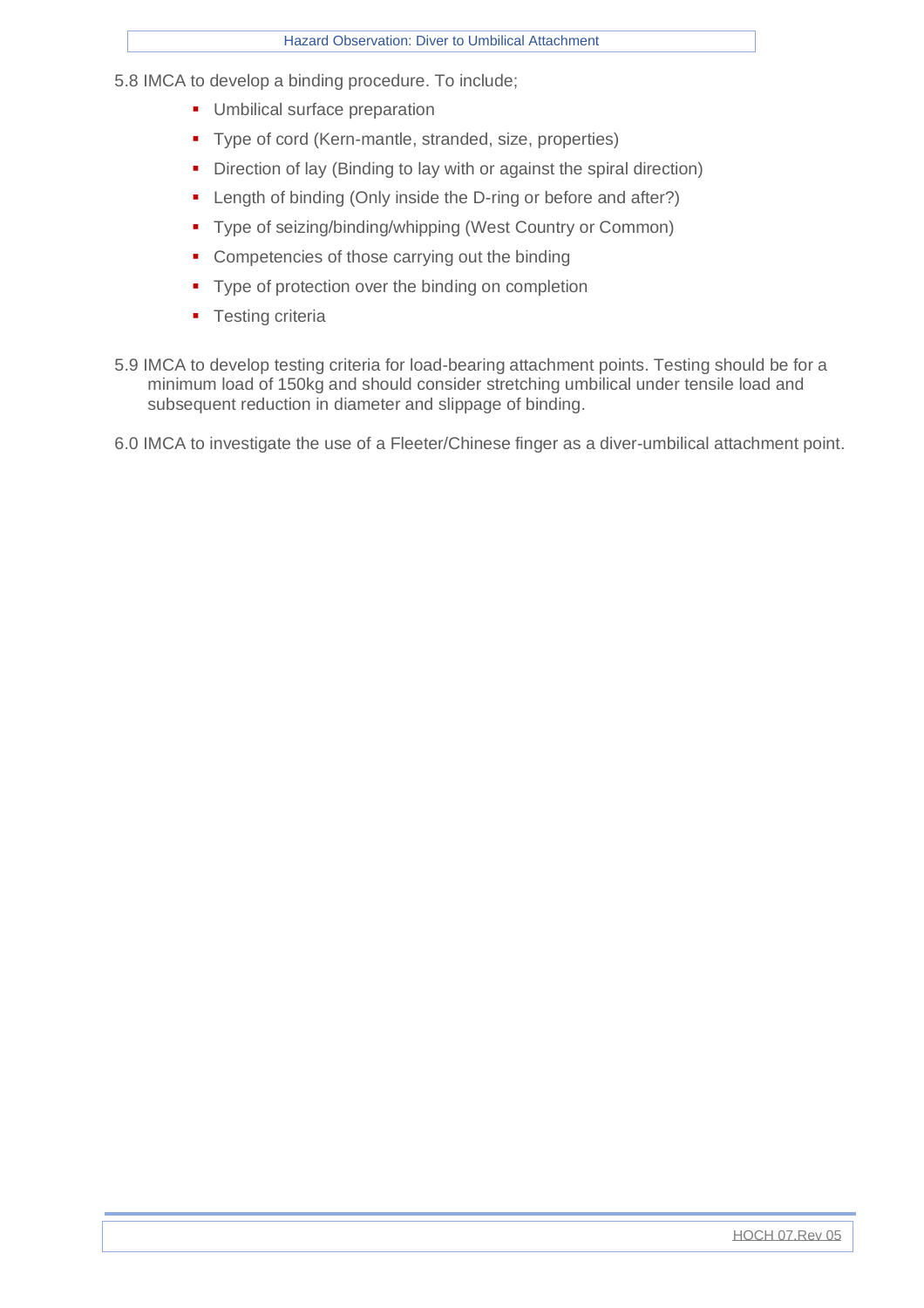# <span id="page-14-0"></span>Appendix 1 Draft Detail Sheet for IMCA D18 Detail Sheet 28.1

#### **Diver Umbilical – Strain Relief Components**

**Strain relief: Diverumbilical including any bindings, D-rings, snap shackles, shackles, karabiners orpulling fleeter (Chinese Fingers)between an** 

**umbilical and the rated attachment point on the divers harness**

Note: This includes subsea end divers surface supplied and closed bell excursion umbilical

#### When new

| Examination/Test                                                                                                                                                                             | Category of<br><b>Competent Person</b> |
|----------------------------------------------------------------------------------------------------------------------------------------------------------------------------------------------|----------------------------------------|
| All individual components to be manufactured in accordance with a<br>recognised code or standard or to manufacturer's standard specification and<br>fit for the purpose it will be used for. | 1, 2, 3 or 4                           |
| Any binding to be attached and certified to lift the intended man -riding<br>SWL                                                                                                             | 2, 3 or 4                              |
| <b>Function test at SWL</b>                                                                                                                                                                  | 2, 3 or 4                              |

#### When in Service

| Examination/Test                                                                                  | Validity<br>Period | Category of<br><b>Competent Person</b> |
|---------------------------------------------------------------------------------------------------|--------------------|----------------------------------------|
| If binding or fleeter is replaced test as if new                                                  |                    | 1,2, 3 or 4                            |
| Thorough visual examination of bindings/fleeter check the<br>integrity of shackles and components | 6 months           | 1,2, 3 or 4                            |
| Load test to maximum safe working load                                                            | 12 months          | $2, 3,$ or 4                           |

#### Immediately Before Use

Visual check for damage and abrasion

- 1. When New, An umbilical may be bought from supplier with attachment point already fitted. The umbilical should be supplied with certification that the attachment point has undergone testing and the certificate should state the SWL.
- 2. If an umbilical is supplied without an attachment point, an appropriately competent person can fit the attachment to the umbilical. Any cord bindings should be applied by a competent person following a company approved procedure with available data attesting that the binding will be fit for purpose.
- 3. All individual components such as D-rings, snap-shackles, shackles and karabiners shall have a manufacturer's certificate.
- 4. Any D-ring should have a manufacturer's Minimum Breaking Force (MBF). The MBF is the value below which the manufacturer guarantees that the D-ring will not break when new
- 5. If individual components have to be replaced such as karabiner or shackles then this does not require retesting provided the change is done on a like-for-like basis and the new component is supplied with its own relevant examination and proof load test certificate.
- 6. The SWL of the umbilical strain relief is at the discretion of the competent person. It is suggested that a risk assessment is conducted to ascertain any potential weight loading during different diving techniques. For example it would be possible that a surface supplied diver would, in an extreme case, be recovered by their umbilical where as a closed bell diver is unlikely to be suspended by their umbilical. For calculations a divers weight is 150kg. Company approved load/strain testing procedure to be in place
- 7. If a steel fleeter is used consideration should be given to galvanic corrosion of any less noble crimping ferrules.
- 8. Any individual component that is cut or modified without a manufacturers certificate should not be used.